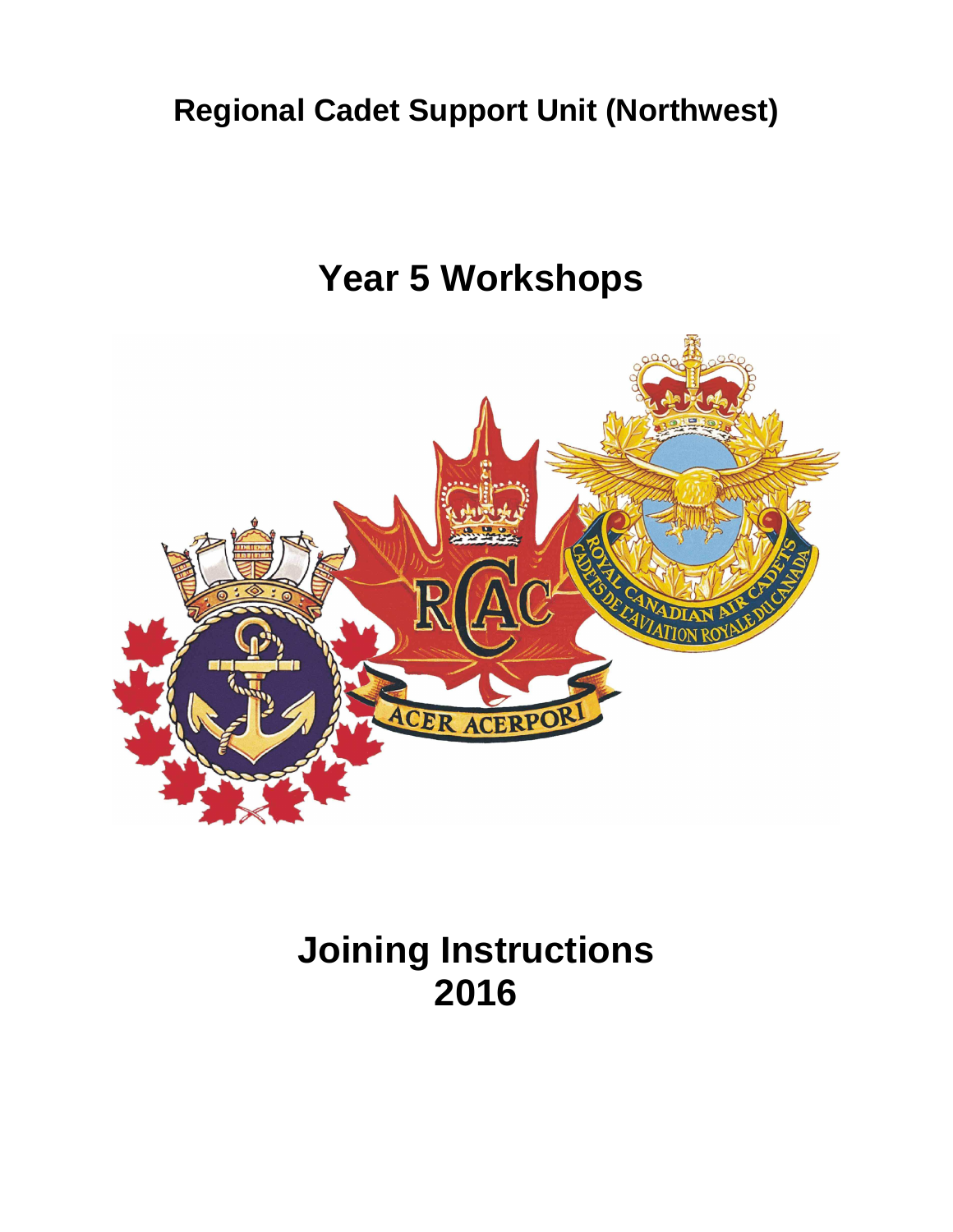#### **INTRODUCTION**

1. Year 5 cadets from across Northwest Region will attend Year 5 Workshop Weekends in the following locations on the dates indicated:

- a. Penhold: held at Harvard Park, Penhold 15-17 Apr 2016;
- b. Edmonton: held at Garrison Edmonton 22-24 Apr 2016;
- c. Manitoba: held at 17 Wing Winnipeg 22-24 Apr 2016; and
- e. Saskatchewan: held at RCMP Training Depot (Regina) 22-24 Apr 2016.

2. The purpose of these joining instructions is to provide the cadet and their parent(s)/guardian(s) with the information necessary for them to prepare for and participate in the workshops. A kit list is attached at Annex A.

#### **GENERAL**

3. Cadets will be provided a minimum of four workshops through a round robin format. Where possible, two additional workshops may be conducted in order to afford cadets choice.

4. A sample weekend schedule is located at Annex B. Note that the schedule provided is just a sample, and Facilitators at each location will adjust plans to ensure the timings are met and objectives are achieved.

#### **ASSESSMENT OF PARTICIPANTS**

5. All cadets participating in the training weekend will be formally assessed using the PO 513 Assessment Checklist. Assessment results will be entered into Fortress and forwarded to the respective cadets' cadet corps. The standard to pass the workshop is active participation in all four workshops.

#### **ACCOMODATIONS AND MEALS**

6. All accommodations are in barrack like facilities and all meals are either catered from local restaurants or box lunches/military messing.

7. Towels may not be provided. Please bring a towel for showering.

8. Cadets who are vegetarians, have food allergies or have special diet requirements should inform their corps CO who will then inform the Elemental Training Officer who will make alternate arrangements if possible.

#### **DRESS**

9. Uniform (pants, short sleeve shirt, tunic optional or, if not held, then FTU or STU).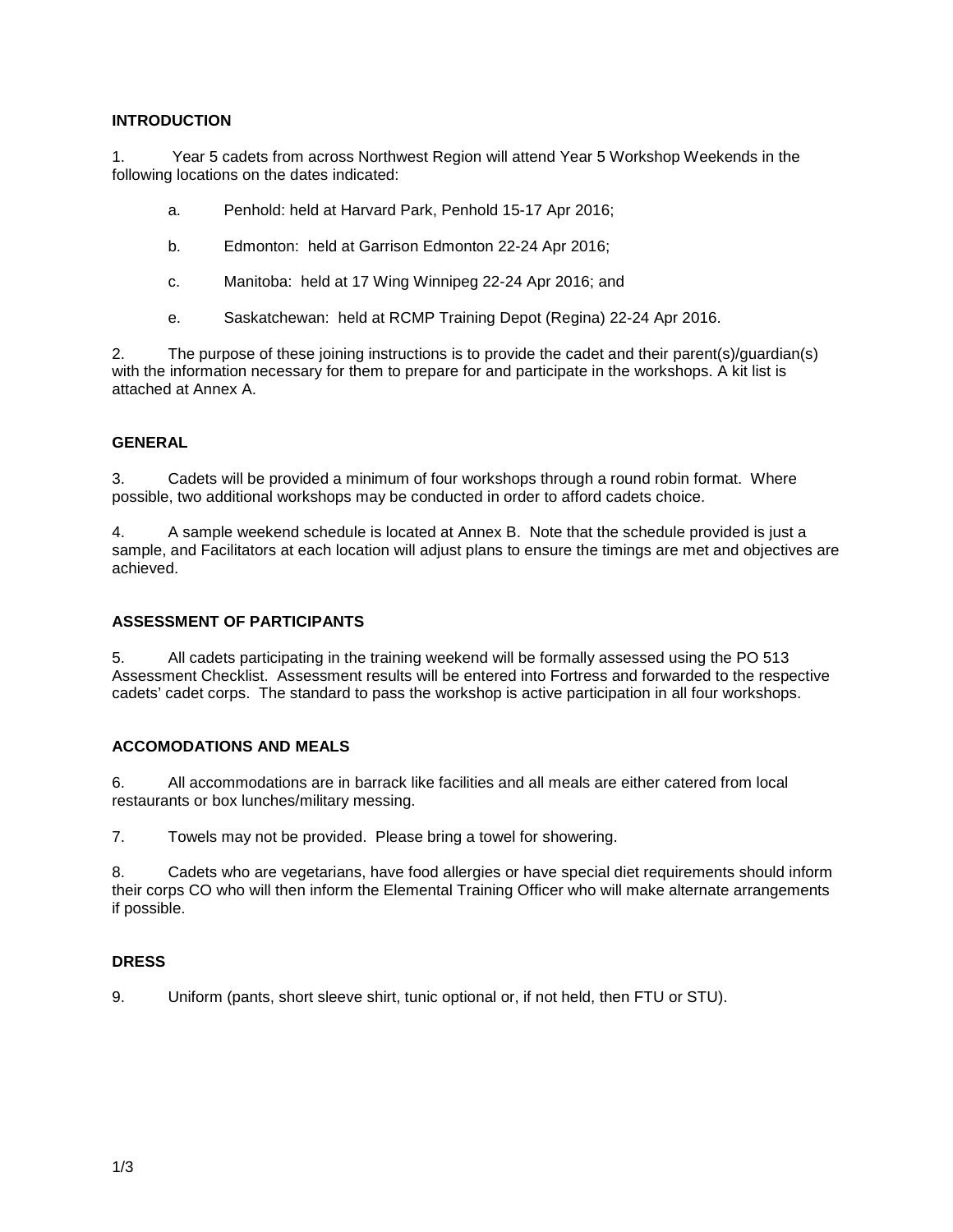## **TRANSPORTATION/MOVEMENTS**

10. Transportation to and from the cadets parade location to the workshop location will be arranged by RCSU(Northwest) Transportation Section and will be communicated to corps/squadrons by the Transport Section under separate cover to the corps email account.

11. Cadets that are local to the workshop locations are to arrive at their respective accommodations buildings no earlier than 1900 hrs and no later than 2100 hrs on the Friday prior to the workshop sessions. Local is considered within 100 kms of the training facility or transportation hub for parental pick-up and drop-off.

12. Cadets travelling via non-commercial means (charted bus/military driver/parental drop-off) are not required to wear their uniform (appropriate civilian clothing is acceptable). **Cadets travelling via commercial means (commercial air or bus, eg: Greyhound, STC) WILL travel in uniform.**

#### **MEDICAL / DENTAL / HEALTH**

13. **Facilities / Services.** Medical and dental emergencies will be handled through a combination of on the spot first aid and the local 911 emergency systems. Medical incidents will be handled using first aid and evacuation to a designated medical facility.

14. **Prescription Medication**. Cadets taking prescription medication for an existing medical condition must bring a sufficient supply for the duration the weekend. Medications must be in clearly labelled containers. Individuals with severe allergic reactions must have an ANAKIT/Epi-pen with them and carry it on their person at all times.

#### **DISCIPLINE AND BEHAVIOUR**

15. Cadets indulging in inappropriate behaviour, violation(s) of rules/regulations or disrupting the learning of others will be subject to disciplinary action including the possibility of Return to Unit (RTU).

#### **DRUGS AND ALCOHOL**

16. **Regulations**. The orders detailed in CATO 13-23 concerning drugs and alcohol will be applied to conduct of the workshop weekend. Cadets who possess or use drugs, prohibited substances or drug related material will be reported to local civilian police. The use of alcohol by cadets will result in an immediate return to unit (RTU).

#### **CONSENT TO PARTICIPATE**

17. The Parental Consent (Activities by Registration) Form in Fortress will be printed off by the corps and signed by the cadet's parent(s)/guardian(s) and kept at the corps. **Cadets are to bring a completely signed copy of this form with them to the weekend.**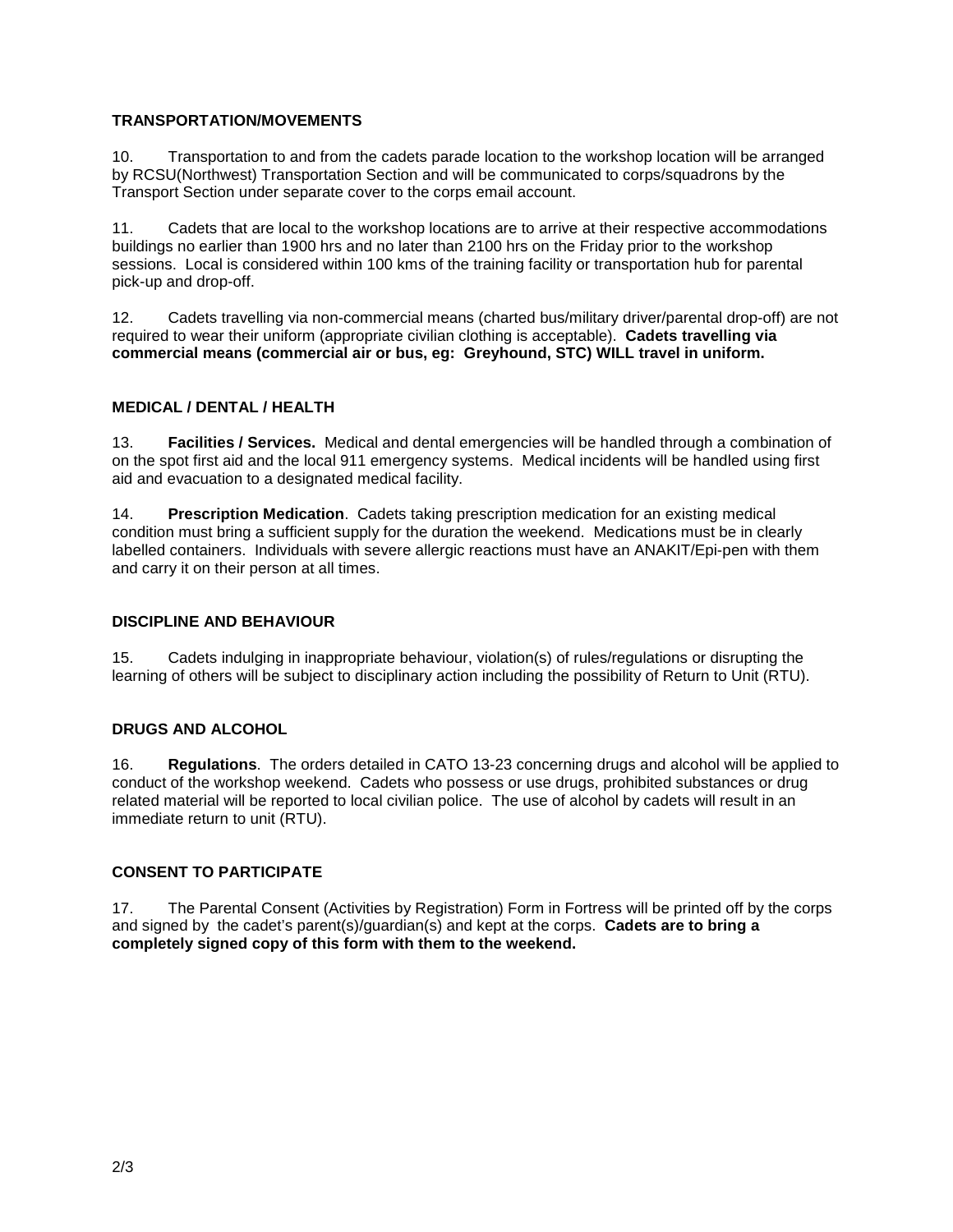## **COMMUNICATION AND CONTACTS**

18. Routine communications regarding the Workshops are to be directed to the Elemental Training Officers 1-800-842-1851, option 8

- a. Sea extension 5314;
- b. Army extension 4619
- c. Air extension 4614 or 4838.
- 19. During the conduct of the weekend the following is a list of emergency contact numbers:
	- a. For Transportation Emergencies call 204-292-1055; and
	- b. For all other Emergencies call one of the following numbers:
		- (1) Penhold Lt(N) Thompson: 403-561-8440
		- (2) Edmonton Capt Lindley-Scott: 780-994-1476
		- (3) Saskatchewan Capt Bonneville: 306-581-3396
		- (4) Manitoba Capt McKinlay: 204-228-8072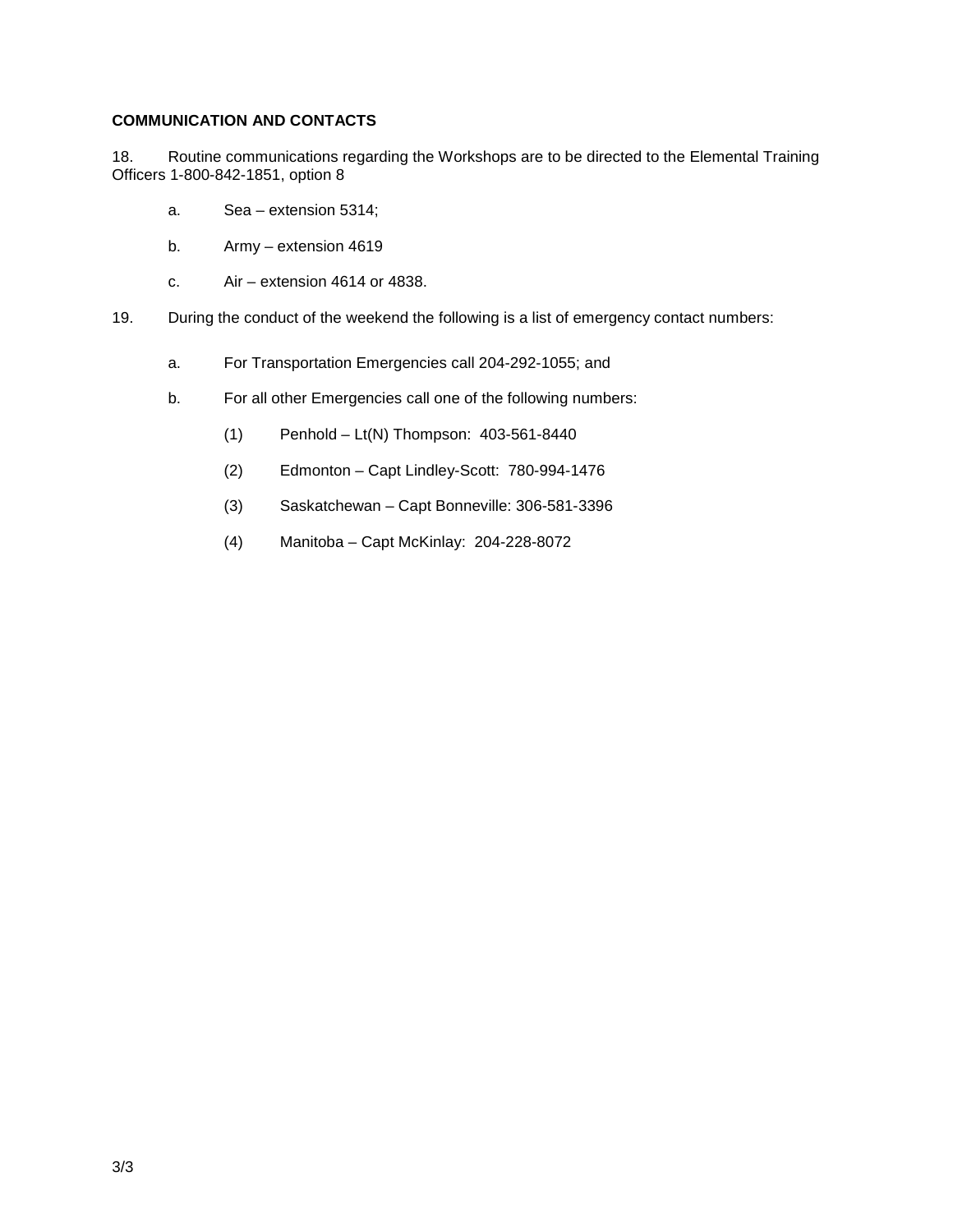#### Joining Instructions – Year 5 Workshops Annex A

# **CLOTHING AND EQUIPMENT LIST**

1. The provision of all personal clothing and equipment items listed below is the responsibility of each cadet.

| <b>TO BE BROUGHT</b>                                        | <b>CHECKLIST</b> |
|-------------------------------------------------------------|------------------|
| Year 5 Log Book (this is essential so it can be signed off) |                  |
| Uniform (boots, socks, belt, pants, short sleeved shirt)    |                  |
| Tunic (Optional)                                            |                  |
| <b>Elemental Head Dress</b>                                 |                  |
| Cadet All Season Jacket                                     |                  |
| Towels (combination of Towel/hand towel/face cloth)         |                  |
| Toothbrush, toothpaste, dental floss                        |                  |
| Shaving kit                                                 |                  |
| Bobby pins/hair accessories                                 |                  |
| Hairbrush or comb                                           |                  |
| Travel sized soap                                           |                  |
| Travel sized deodorant                                      |                  |
| Travel sized toothbrush and toothpaste                      |                  |
| Underclothing                                               |                  |
| <b>Socks</b>                                                |                  |
| Shoes/sneakers                                              |                  |
| Shirts/T-Shirts/Blouse                                      |                  |
| Sweater                                                     |                  |
| Pants/Jeans (in good condition)                             |                  |
| Pyjamas/Sleepwear                                           |                  |
| <b>Shower Shoes</b>                                         |                  |
| Camera (optional)                                           |                  |
| <b>Water Bottle</b>                                         |                  |

2. No radios, MP3 players, cellular phones, video games or similar electronic devices will be permitted during training hours.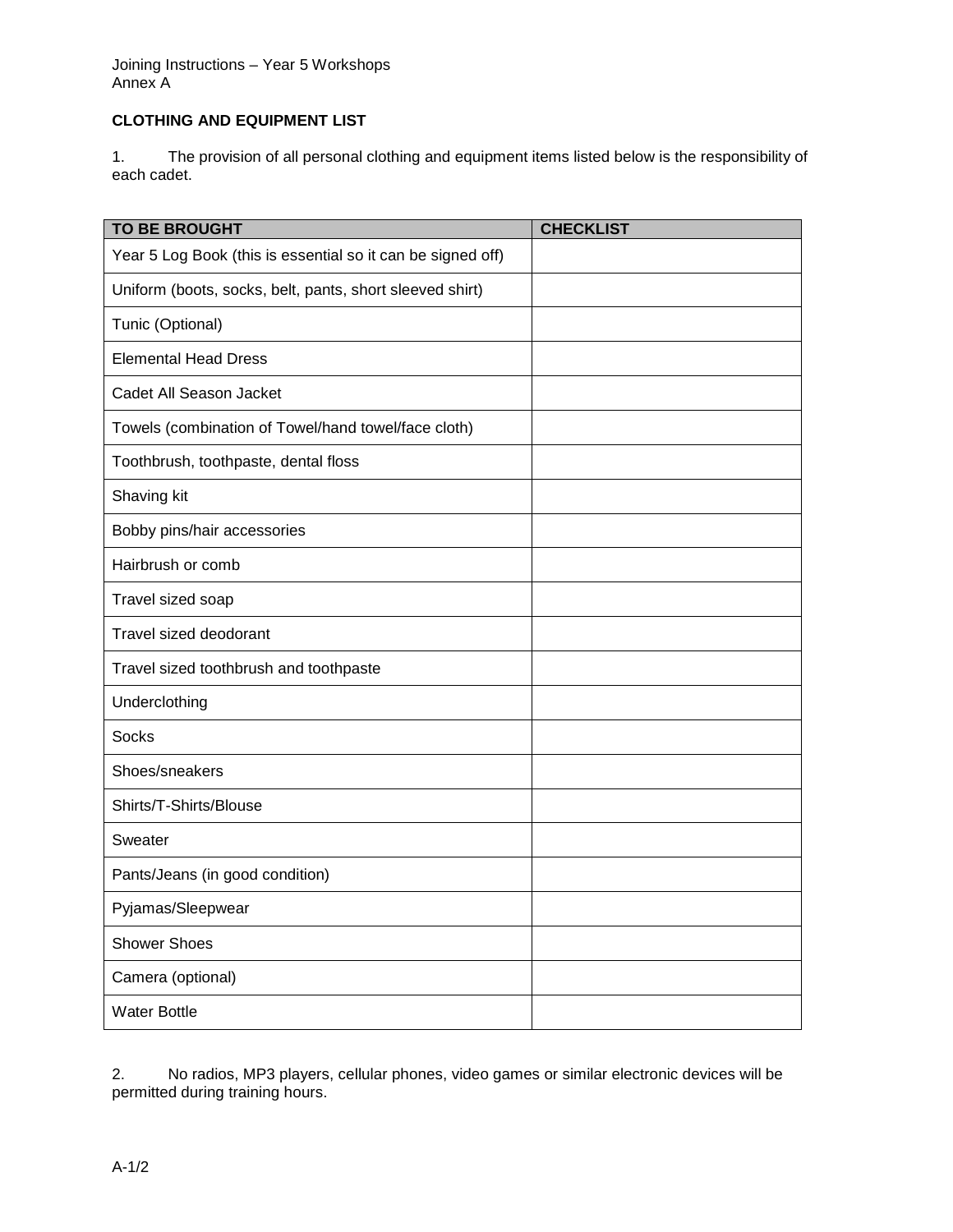- 3. The following items will NOT be brought to the workshops:
	- a. firearms of any kind;
	- b. all knives;
	- c. straight blade razors;
	- d. pornographic materials;
	- e. non-prescription drugs;
	- f. laser pointers; and
	- g. lighters and other fire starting equipment.